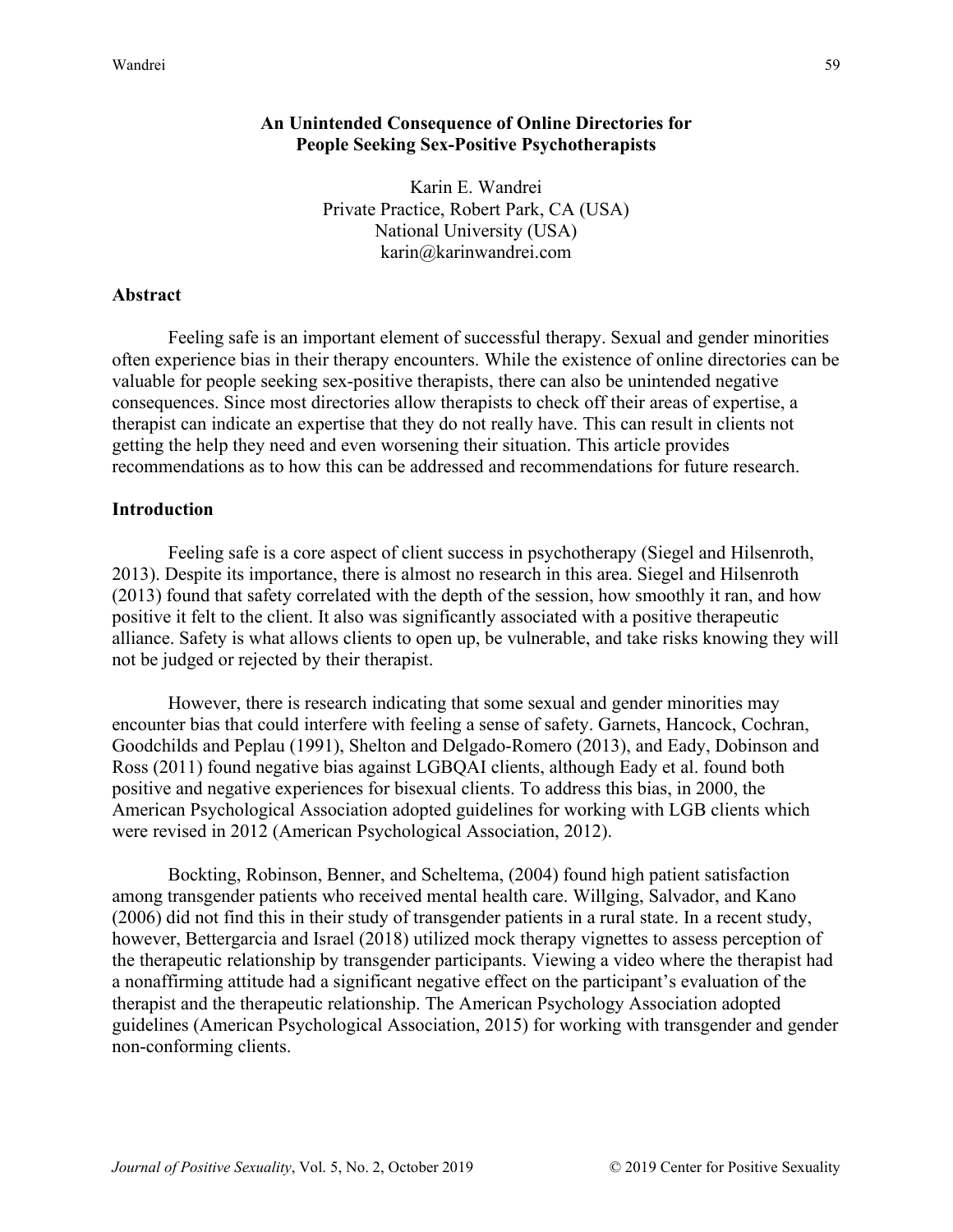Kolmes, Stock, and Moser (2006), Lawrence and Love-Crowell (2008), Hoff and Sprott (2009), and Nichols (2006) have found evidence that some psychotherapists have negative attitudes toward kink sexuality. Ford and Hendrick (2003) found that psychotherapists were more comfortable working with clients involved in same-sex and group sex than with those involved with BDSM.

Knapp (1975) and Hymer and Rubin (1982) found that therapists often had negative attitudes towards clients involved in open relationships. Schechinger, Sakaluk, and Moors (2018) recently studied the experiences of consensually non-monogamous (CNM) clients in therapy. Finding a CNM-affirming therapist is associated with positive treatment outcomes such as experiencing less discrimination and rating a therapist as more helpful. However, one fifth of their sample, even those who specifically sought out a CNM-affirming therapist, indicated that their therapist lacked basic knowledge of CNM, and this impacted on how effective the client perceived therapy to be (Schechinger et al., 2018).

Clients who are sexual and gender minorities need a sex-positive therapist in order to feel safe to do the work they need to do. Donaghue (2015) sees sex positivity as emphasizing nonjudgmental attitudes, liberation from anti-sex attitudes, openness, and freedom. Cruz, Greenwald, and Sandil (2017) present suggestions for how therapists can incorporate sex positivity in their practice. These include exploring their personal attitudes and beliefs about sexuality, developing sex-positive knowledge and comfort about sexuality, integrating multiculturalism and social justice, proactively raising sex and sexuality as topics, and knowing the limits of bringing up sexuality in therapy.

# **Discussion**

How can a prospective client interested in finding a sex-positive therapist find one? Many clients turn to online directories, especially *Psychology Today* (2018), regional directories and some specialized sex-positive directories, such as [Polyfriendly Professionals](http://www.polyfriendly.org/) (2018) and [Kink-](https://www.ncsfreedom.org/key-programs/kink-aware-professionals-59776)[Aware](https://www.ncsfreedom.org/key-programs/kink-aware-professionals-59776) Professionals sponsored by the National Coalition for Sexual Freedom (2018). The development of online therapy directories is what Merton (1957) would refer to as having a positive manifest function.

While I was unable to find data to confirm this, *Psychology Today* (2018) seems to dominate the marketplace for online therapy finders. Articles on online therapy directories always mention it, usually in first place, and it usually comes up in first or second place in online searches for therapists. On the *Psychology Today* (2018) site, a client can search for a therapist who indicates that they are comfortable working with transgender issues and with gay men, lesbians, and bisexuals. While a therapist can add in their profile listing that they work with people in open relationships under "Communities," "Communities" is not on the search engine and "kink/BDSM" or "polyamory/non-monogamy" are not listed under "Issues" or "Sexuality." In 2018 the American Psychological Association developed a task force on Consensual Non-Monogamy (Schechinger, 2018). This task force, which has improving provider directories as an initiative, was successful in advocating for *Psychology Today* (2018) to allow therapists to indicate that they were sex positive, but at this time (July 2019), clients cannot search on this information. Other popular national online therapy sites are worse. Goodtherapy (2019),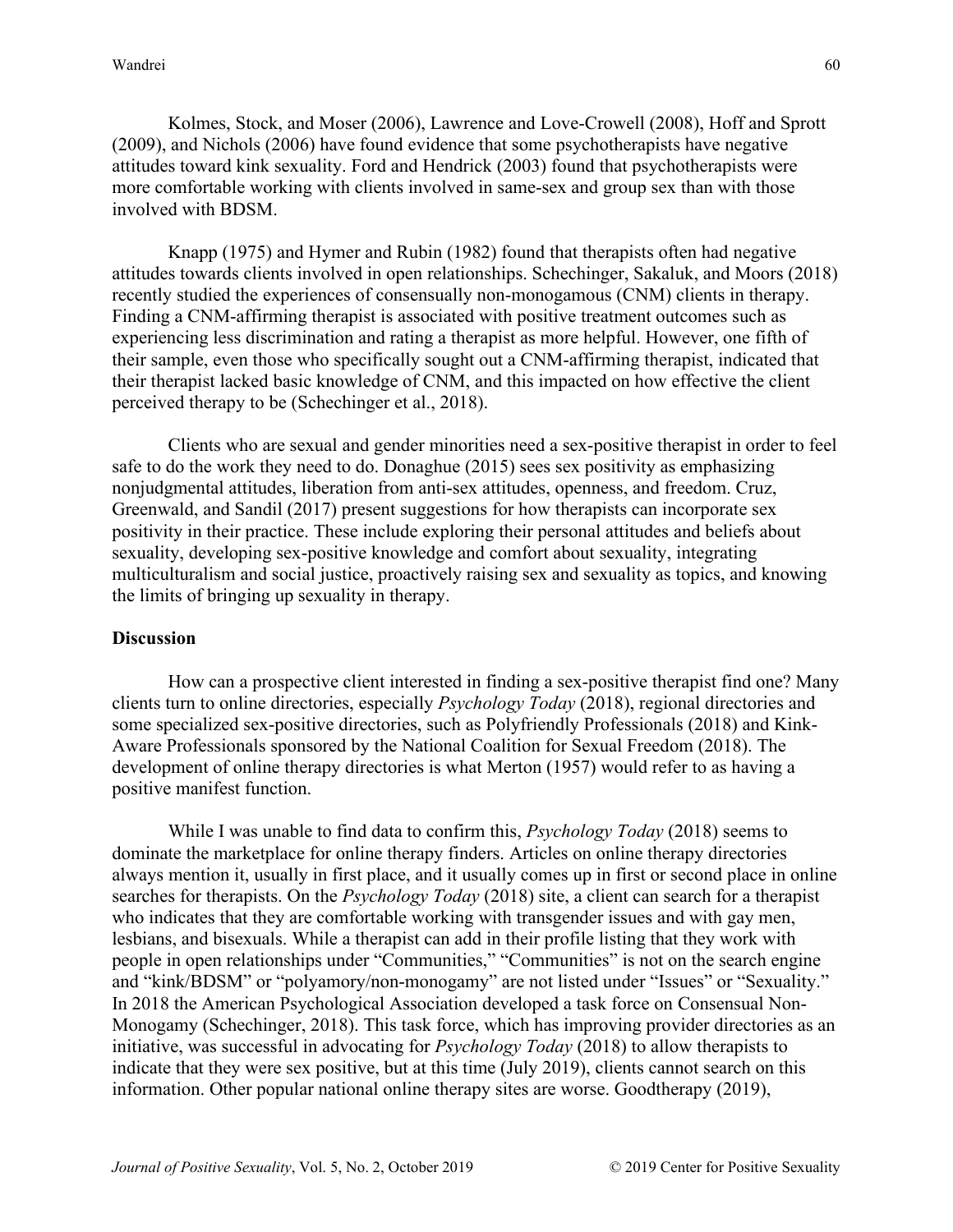TherapyTribe, and Theravive have no ability to search for sex positive therapists. However, TherapyDen, a new site which is still small, does allow clients to search for specialties such as CNM, gender identity, kink and LGBTQAI. There are also some sex-positive sites on a local level, such as Bay Area Open Minds (2019) and GAYLESTA (2019) in the San Francisco Bay Area.

Despite the generally positive function of online directories, they can also have unforeseen consequences, described by Merton as latent dysfunctions, which are unintended and harmful. A consumer can see a listing and make assumptions about the expertise of the therapist that may not be warranted. Hill, Spiegel, Hoffman, Kivlighan, and Gelso (2017) have reviewed the literature on how therapist expertise is assessed and found a lack of adequate research. They believe this is related to the inadequate definition and operationalization of the concept of therapist expertise. They propose eight criteria for assessing expertise, along with ways of assessing each criterion. These include performance, cognitive functioning, client outcomes, experiences, personal and relational qualities of the therapist, credentials, reputation, and therapist self-assessment. While generally supporting most of Hill et al.'s work, O'Shaughnessy, Du and Davis (2017) believe that what is missing in this article is a discussion of privilege and power as it relates to who decides what makes an expert. They point out that it is professionals who are in power who set the criteria for competence, that experience and credentials by themselves do not make one an expert, that reputation is related to having the resources to network, for example, such as attending national conferences. O'Shaughnessy, Du and Davis (2017) propose that expertise is not a destination to be reached but an ongoing process and that there are many ways of being an expert therapist. They support measuring client outcomes as being the primary way to assess expertise.

While this issue of presumed expertise is much broader than appropriate affirming therapy for sexual and gender minorities, given the negative stigma and lack of accurate information for this population that could occur, the consequences could be particularly serious. All directories ask therapists to self-select their specialty areas and usually no one verifies what the therapist lists. The therapist can claim expertise even if this involves attending only one twohour training. Therapists who are trying to build a practice often make the misguided assumption that it is best to list expertise in as many categories as possible.

All mental health professions address the issue of scope of practice in their licensing laws. A competent therapist should not work outside of the area of their expertise. While personal experience can be an important element of establishing expertise, a therapist may not be sensitive to the diversity within different communities. Most therapists would acknowledge that a therapist does not need to be a member of a community in order to effectively work with its members. This is especially true in areas where the pool of potential therapists is small.

There is no research on client's use of online directories to find therapists. I have compiled some anecdotes indicating that there may be negative unintended consequences that are consistent with the research on the bias of psychotherapists against sexual and gender minorities in therapy. J.S. Very (2018), a licensed marriage and family therapist, describes their experience with a cisgender male therapist who advertised as being "trans-friendly." After two years of therapy, not only did the therapist refuse to write the letter for Very to change their driver's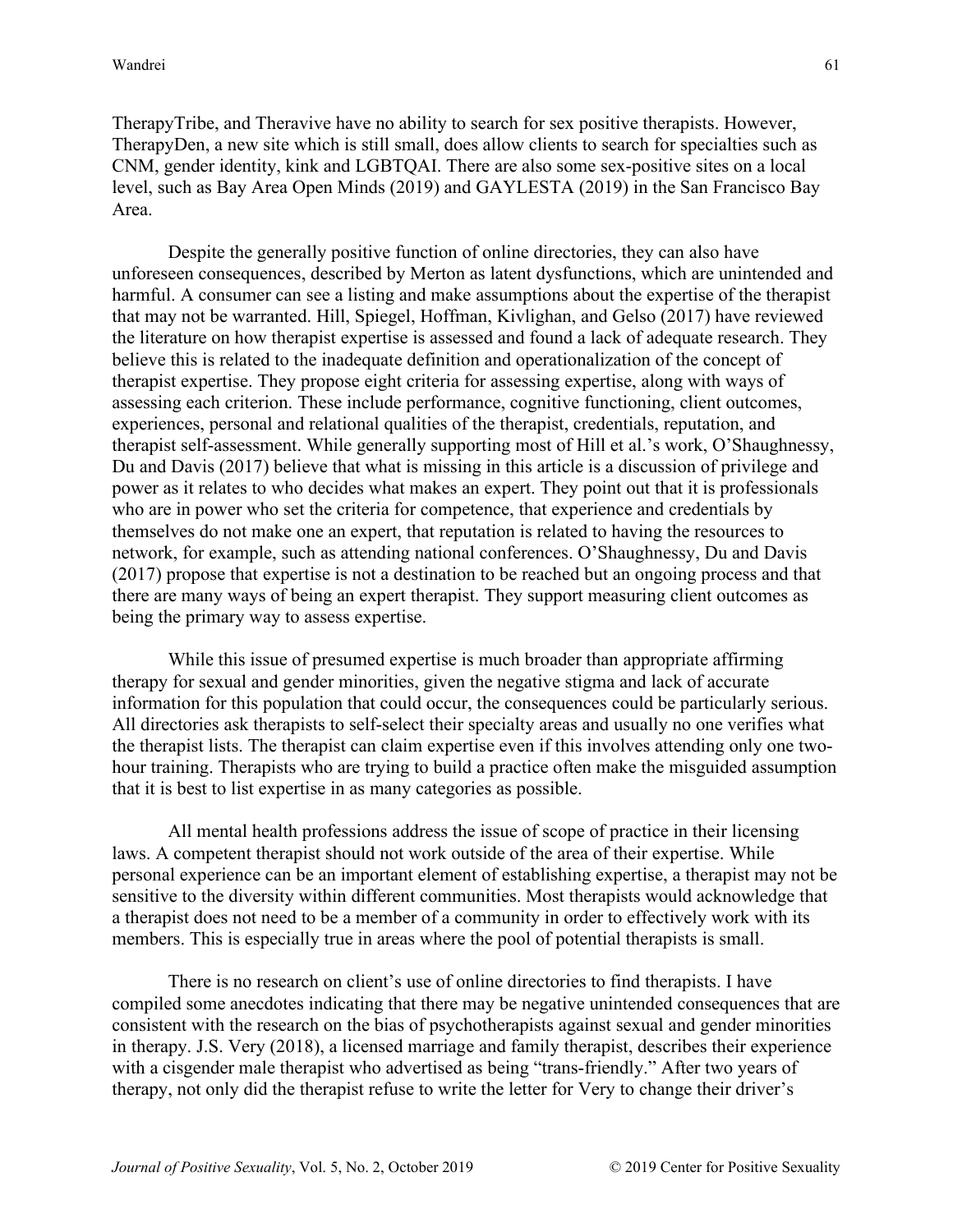license, but he told Very that he did not know how to write such a letter and refused to pursue any additional training or consultation on working with transgender clients. Clearly this therapist was not comfortable with Very's identity as transgender. This is a huge contradiction for a therapist who states they are "trans-friendly." Very states that in their current therapy practice, their clients spend most of their sessions working on the trauma from working with previous therapists who indicated that they were "trans-friendly" or "trans-competent" therapists.

In another example, a therapist indicated in an online directory that she is a member of the American Association of Sex Addiction Therapists, specializes in sex addiction treatment, and is a sex-positive therapist. Identifying as a sex addiction therapist while also claiming to be sex-positive would strike many sex-positive therapists as contradictory. Sex addiction is a very controversial diagnosis that is not listed in the *Diagnostic and Statistical Manual of Mental Disorders V* (American Psychiatric Association, 2013). The American Association of Sexuality Educators, Counselors, and Therapists, the largest national association that certifies sex therapists, published a statement in 2016 stating that there is not enough evidence to support a sex or pornography addiction diagnosis and such a diagnosis can be used in harmful ways. While sex-positive therapists acknowledge that there are people who use their sexuality in ways that negatively impacts their lives, most are unlikely to use the diagnosis of sex-addiction.

A therapist reported to me that his partner used an online directory to find a therapist who was comfortable working with transgender issues. When the prospective client started talking about the WPATH standards (World Professional Association for Transgender Health, 2011) the therapist did not know what this was and said he would have to study up on it. Knowledge of these standards is considered a core competency for therapists working with transgender people.

A member posted on a listserv of sex positive therapists I am on stating that she ("Ellen") was moving into my community and was interested in starting a private practice using postdegree therapists who were working on accumulating hours for their licenses. I posted a reply welcoming Ellen to the community and suggested we get together to network. I said that I had done clinical supervision for many years and suggested that as a newcomer Ellen might want to look at working for an agency first. Ellen sent an angry reply, apparently offended at the idea that she should start at an agency and accused me of trying to undercut her business. Shocked by this unprofessional response, I decided to look more into Ellen's background. I checked Ellen's license and found that she had been licensed one and a half years. In California, a therapist with Ellen's license is required to have been licensed at least two years before doing clinical supervision. I found Ellen's LinkedIn profile and discovered that Ellen had gone to a Christian Evangelical graduate program and all her relevant clinical experience was in the public mental health sector. Nowhere did I see anything indicating that Ellen had any experience relevant to working with transgender or LGBTQ or open relationship or kinky populations, despite listing herself in a directory for sex-positive therapists. I contacted a member of the board. While the board member shared my concerns, they stated that the Board did not feel it was appropriate to determine if someone practiced consistent with the organization's mission. It would seem that a prospective client would assume that anyone listed in this directory would be sex-positive. Would this organization have said the same thing if someone listed that they specialized in reparative therapy?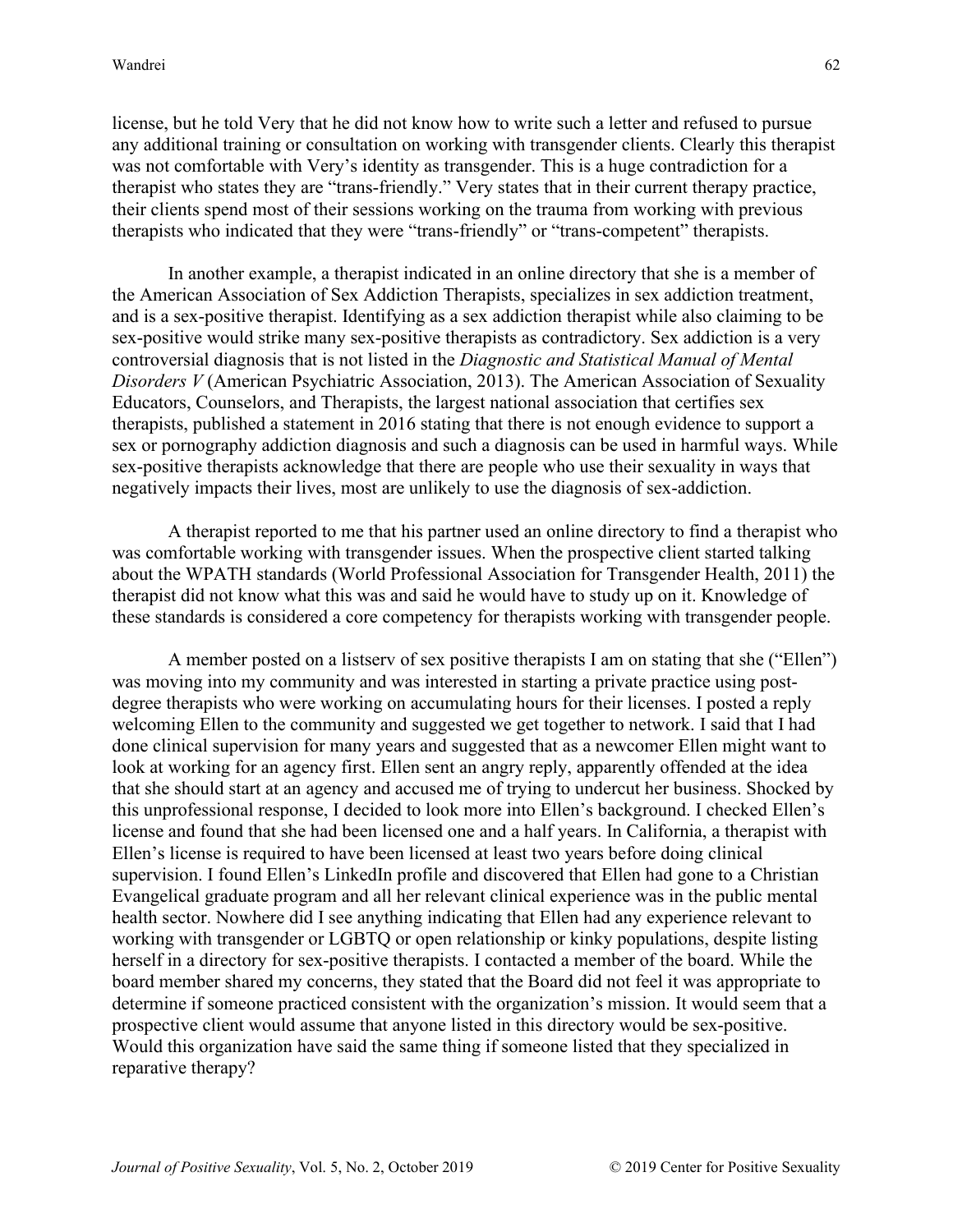# **Conclusion**

What can be done to address these concerns about online directory listings for those who are seeking sex-positive therapists?

Consumers need to be encouraged to inquire about the stated expertise of their therapist. If possible, they should get feedback from people in the sex-positive community. Some useful questions could be: What percentage of their clientele has been from this community? What trainings have they received? Do they have personal experience with the community? Teachers and workshop trainers, especially those who do introductory workshops on working with sexual and gender minorities, should bring up the issue of claiming expertise on working with these populations if it is based solely on their attendance in one workshop or class.

Therapists need to be more mindful of what they indicate as their expertise. They should ask themselves: How many clients have I seen from this community? How comfortable was I doing this work? How successful was the work? What training have I received? Has it been recent? Am I a member of this community or do I have close friends or family members who are? If I am a member or close friend, am I aware of the diversity that exists within these communities? If the therapist answers these questions with a no, they should not indicate that they are an expert.

When therapists refer clients to therapists they do not personally know or know only by reputation, they should carefully review directory listings and web sites and perhaps Google them. If a therapist indicates that they are comfortable working with LGBTQAI clients, but in their description of how they work with couples, all their examples are about heterosexual couples, this should raise a concern.

Directories could be more aware of this issue. It is not realistic to expect them to verify the expertise of the therapists who list with them. But they could ask therapists to be mindful of this issue in their instructions and give some suggestions as to what might constitute expertise with a community. They could ask therapists to list the 3 to 5 major population groups they serve and then allow them to select other groups.

In smaller therapist organizations, board members could contact new listees and welcome them, informing them of the work the organization does to promote sex-positive psychotherapy, ask why they joined, and how their interests coincide with the organization.

This discussion suggests some areas for future research. What are the common ways that clients find therapists? Is there a difference in outcomes based on how the therapist was found? What has been the experience of clients who have found therapists who have identified as sexpositive? How do therapists identify their areas of expertise when they fill out their profiles? Do therapy sites provide guidelines for therapists in this area? What happens if someone complains about what they feel is an inaccuracy in a listing?

Overall, online therapy directories have been a helpful resource for clients to find sexpositive therapists and for therapists who have this expertise to reach out to prospective clients,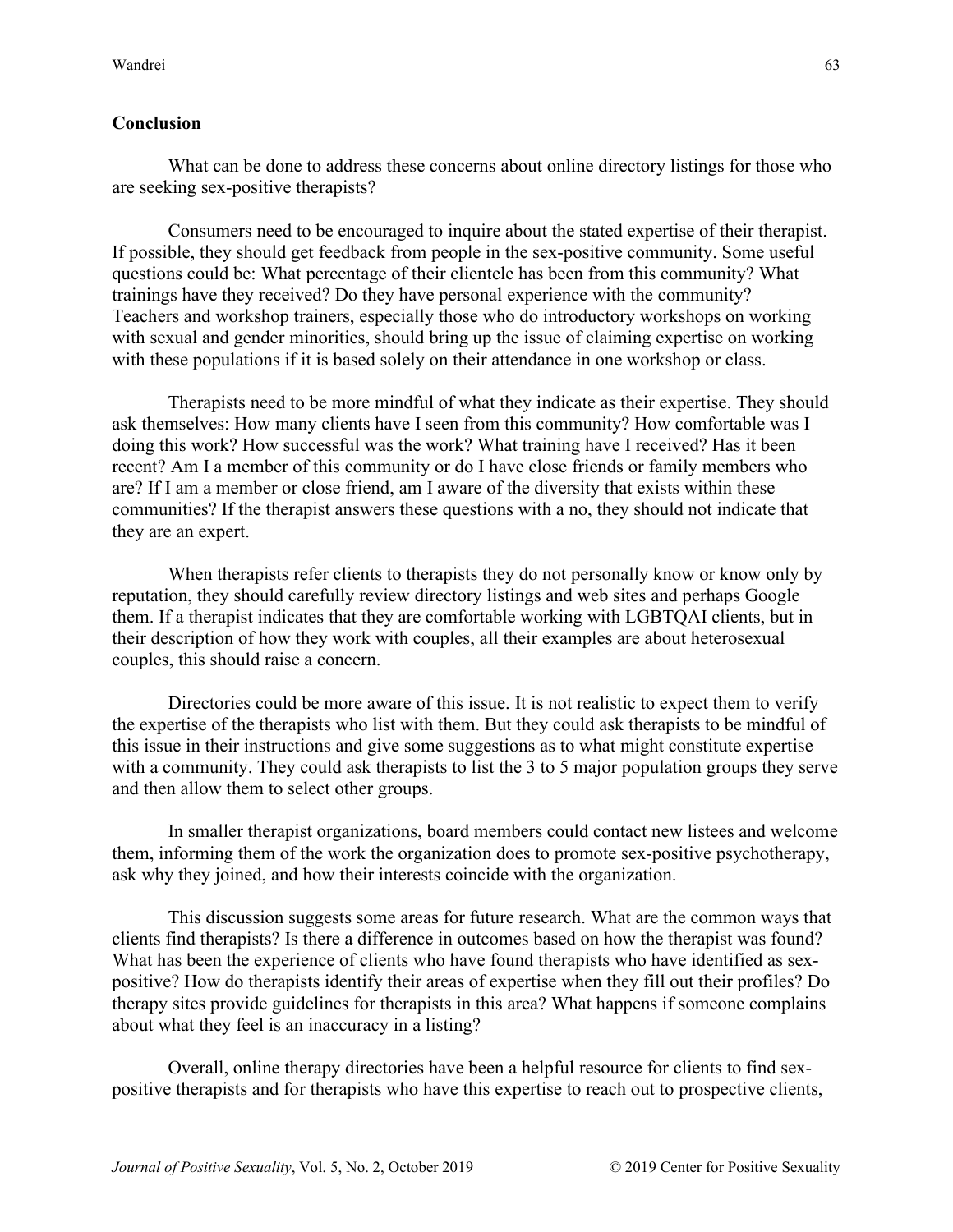especially in rural and conservative areas. The prospective client needs to be aware that what they see online may not be accurate. Sex-positive therapists should be encouraged to raise this issue whenever they have an opportunity.

#### **References**

- American Association of Sexuality, Educators, Counselors and Therapists (2016). *AASECT position on sex addiction.* Retrieved September 6, 2018 fro[m https://www.aasect.org/position-sex](https://www.aasect.org/position-sex-addiction)[addiction](https://www.aasect.org/position-sex-addiction)
- American Psychological Association. (2015). Guidelines for psychological practice with transgender and gender nonconforming people. *American Psychologist, 70*(9), 832-864. doi: 10.1037/a0039906
- American Psychological Association (2012). Guidelines for psychological practice with lesbian, gay, and bisexual clients. (2012). *American Psychologist, 67*(1), 10–42. <https://doi.org/10.1037/a0024659>
- American Psychiatric Association (2013). *Diagnostic and statistical manual of mental disorders. Fifth edition.* Washington, D.C.: American Psychiatric Publishing
- Bay Area Open Minds. Retrieved July 27, 2019 from www.bayareaopenminds.org
- Bettergarcia, J. N. & Israel, T. (2018). Therapist reactions to transgender identity exploration: Effects on the therapeutic relationship in an analogue study*. Psychology of Sexual Orientation and Gender Diversity, 5*(4), 423-431. http://dx.doi.org/10.1037/sgd0000288
- Bockting, W., Robinson, B., Benner, A. & Scheltema, K. (2004). Patient satisfaction with transgender health services. *Journal of Sex and Marital Therapy, 30*(4) 277-294. https://doi.org/ 10.1080/00926230490422467
- Cruz, C., Greenwald, E., & & Sandil, R. (2017). Let's talk about sex: Integrating sex positivity in counseling psychology practice. *The Counseling Psychologist, 45*(4), 547-569. doi: 0.1177/0011000017714763
- Donaghue, C. (2015). *Sex outside the lines: Authentic sexuality in a sexually dysfunctional culture*. Dallas, TX: Benbella Books
- Eady, A., Dobinson, C., & Ross, L. (2011). Bisexual people's experiences with mental health services: A qualitative investigation. *Community Mental Health Journal, 47*(4), 378–389. https://doi.org/ 10.1007/s10597-010-9329-x
- Ford, M. P. & Hendrick, S. S. (2003). Therapists' sexual values for self and clients: Implications for practice and training. *Professional Psychology: Research and Practice, 34*, 80-87. http://dx.doi.org/10.1037/0735-7028.34.1.80
- Garnets, L., Hancock, K. A., Cochran, S. D., Goodchilds, J. & Pepalu, L. A. (1991). Issues in psychotherapy with lesbians and gay men: A survey of psychologists *American Psychologist, 46(*9*),* 964-972.
- GAYLESTA. Retrieved July 27, 2019 from [www.gaylesta.org](http://www.gaylesta.org/)
- Goodtherapy. Retrieved July 27, 2019 from [www.goodtherapy.org](http://www.goodtherapy.org/)
- Hill, C. E., Spiegel, S. B., Hoffman, M. A., Kivlighan, D. M., & Gelso, C. J. (2017). Therapist expertise in psychotherapy revisited. *The Counseling Psychologist, 45*(1), 7–53. <https://doi.org/10.1177/0011000016641192>
- Hoff, G. & Sprott, R. (2009). Therapy experiences of clients with BDSM sexualities: Listening to a stigmatized sexuality. *Electronic Journal of Sexuality, 12*, September 30.
- Hymer, S. M., & Rubin, A. M. (1982). Alternative lifestyle clients: Therapists' attitudes and clinical experiences. *Small Group Behavior, 13*(4), 532- 541. https://doi.org/10.1177/ 104649648201300408
- Knapp, J. J. (1975). Some non-monogamous marriage styles and related attitudes and practices of marriage counselors. *The Family Coordinator, 24(*4): 505-514. doi: 10.2307/583034
- Kolmes, K. Stock, W. & Moser, C. (2006). Investigating bias in psychotherapy with BDSM clients. *Journal of Homosexuality, 50*(2-3), 301- 324. doi: 10.1300/J082v50n02 15
- Lawrence, A. A., & Love-Crowell, J. (2007). Psychotherapists' experience with clients who engage in consensual sadomasochism: A qualitative study. *Journal of Sex & Marital Therapy, 34*(1) 67-85. doi: [10.1080/](https://doi-org.nuls.idm.oclc.org/10.1080/00926230701620936) [00926230701620936](https://doi-org.nuls.idm.oclc.org/10.1080/00926230701620936)
- Merton, R. K. (1957). *Social theory and social structure*. Glencoe, Ill: Free Press.
- National Coalition for Sexual Freedom. *Kink-Aware Professionals*. Retrieved September 6, 2018 from [https://ncsfreedom.org/key-programs/kink-aware](https://ncsfreedom.org/key-programs/kink-aware-professionals-59776)[professionals-59776](https://ncsfreedom.org/key-programs/kink-aware-professionals-59776)